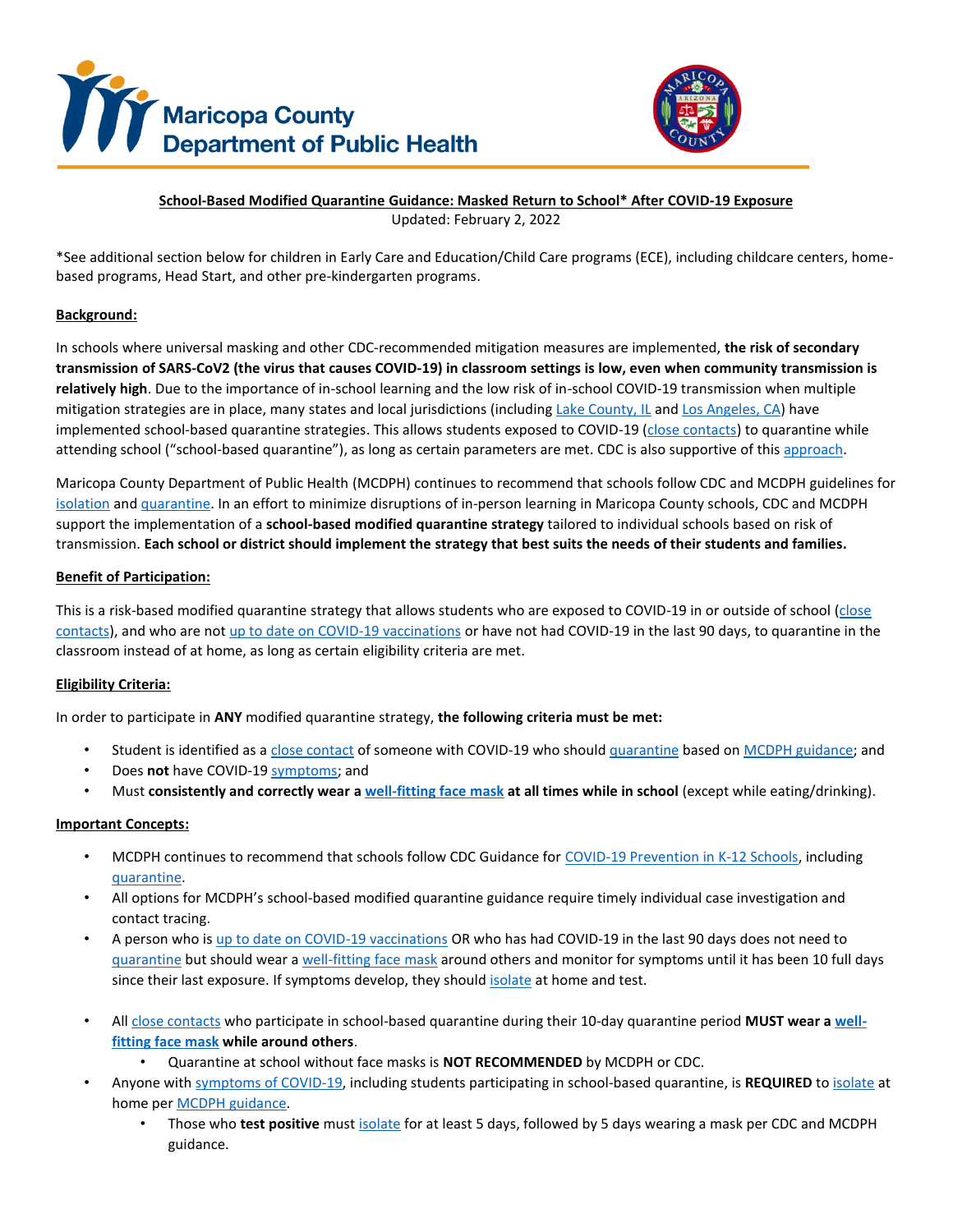- Those who **test negative** may return to school after they have been fever-free for at least 24 hours without using fever-reducing medication.
- **Untested** symptomatic students are **not eligible** to participate in school-based modified quarantine **until** they have tested negative and have been fever-free for a minimum of 24 hours without fever-reducing medication.

#### **Testing During School-Based Modified Quarantine:**

- Testing of **[close contacts](http://www.maricopa.gov/COVIDquarantine) who are quarantining in school** with a COVID-19 PCR or antigen test is recommended (1) as soon as the exposure is identified and (2) again after 5 full days following the exposure, if tests are available.
	- Day 0 is the day that the student was exposed to the COVID-19 case.
- More frequent testing likely decreases risk; however, test availability may limit testing frequency.

#### **How to Evaluate Risk Level in School-Based Modified Quarantine:**

**Consistent and correct use of [well-fitting face masks](https://www.cdc.gov/coronavirus/2019-ncov/prevent-getting-sick/about-face-coverings.html) reduces the spread of COVID-19.** The more widespread masks are consistently used in schools, the lower the risk of transmission during a 10-day school-based quarantine strategy. Please see the chart below for additional information.

- The **lowest risk** scenario is when there is a school-wide requirement for face masks, and both the case an[d close contacts](http://www.maricopa.gov/COVIDquarantine) are masked during the exposure period.
- The **risk of in-school transmission increases** when either there is no school-wide requirement for face masks or when either the case o[r close contacts](http://www.maricopa.gov/COVIDquarantine) are not masked during the exposure period.
- The **highest risk** for in-school transmission is when there is no school-wide requirement for face masks and when either the case or the [close contacts](http://www.maricopa.gov/COVIDquarantine) are not masked during the exposure period.
	- These schools may still elect to use a 10-day school-based quarantine period, but the [close contacts](http://www.maricopa.gov/COVIDquarantine) MUST wear face masks during the full 10-day quarantine and remain without symptoms to align with MCDPH guidance.

# **\*Early Care and Education/Childcare Programs (including childcare/daycare centers, home-based programs, Head Start, and other pre-kindergarten programs)**

- Children in these programs should follow MCDPH [isolation](http://www.maricopa.gov/COVIDisolation) an[d quarantine](http://www.maricopa.gov/COVIDquarantine) guidance.
- CDC has additional guidance fo[r Operating Early Care and Education/Childcare \(ECE\) Programs.](https://www.cdc.gov/coronavirus/2019-ncov/community/schools-childcare/child-care-guidance.html)
- Preschool-aged children in an ECE program who are identified a[s close contacts](http://www.maricopa.gov/COVIDquarantine) of someone with COVID-19 **AND** should [quarantine](http://www.maricopa.gov/COVIDquarantine) per MCDPH guidance **AND** can wear a [well-fitting face](https://www.cdc.gov/coronavirus/2019-ncov/prevent-getting-sick/about-face-coverings.html) mask may attend their program **DURING** quarantine as long as they (1) remain **without symptoms** of COVID-19 **AND** (2) are masked or 6 feet apart from other children at all times for 10 days following their last exposure.
	- While napping, children in quarantine should not be masked and should be placed at least 6 feet away from others.
	- While eating and drinking, children in quarantine should be at least 6 feet away from others.
- **Children under the age of 2 and should not wear a mask [\(per CDC\)](https://www.cdc.gov/coronavirus/2019-ncov/prevent-getting-sick/about-face-coverings.html) and those who cannot consistently wear a mask should complete 10 days of [quarantine](http://www.maricopa.gov/COVIDquarantine) at home.** They may end [quarantine](http://www.maricopa.gov/COVIDquarantine) after 7 days, if they test negative between days 5–7 following their last exposure. If untested, they should not return to preschool until after 10 days.
- Per [MCDPH guidance,](http://www.maricopa.gov/COVIDquarantine) if a child is up to date on COVID-19 vaccinations **OR** has had a confirmed COVID-19 infection in the last 90 days they do not need to quarantine. They should be monitored for symptoms for 10 days and be tested around 5 days after their last exposure.